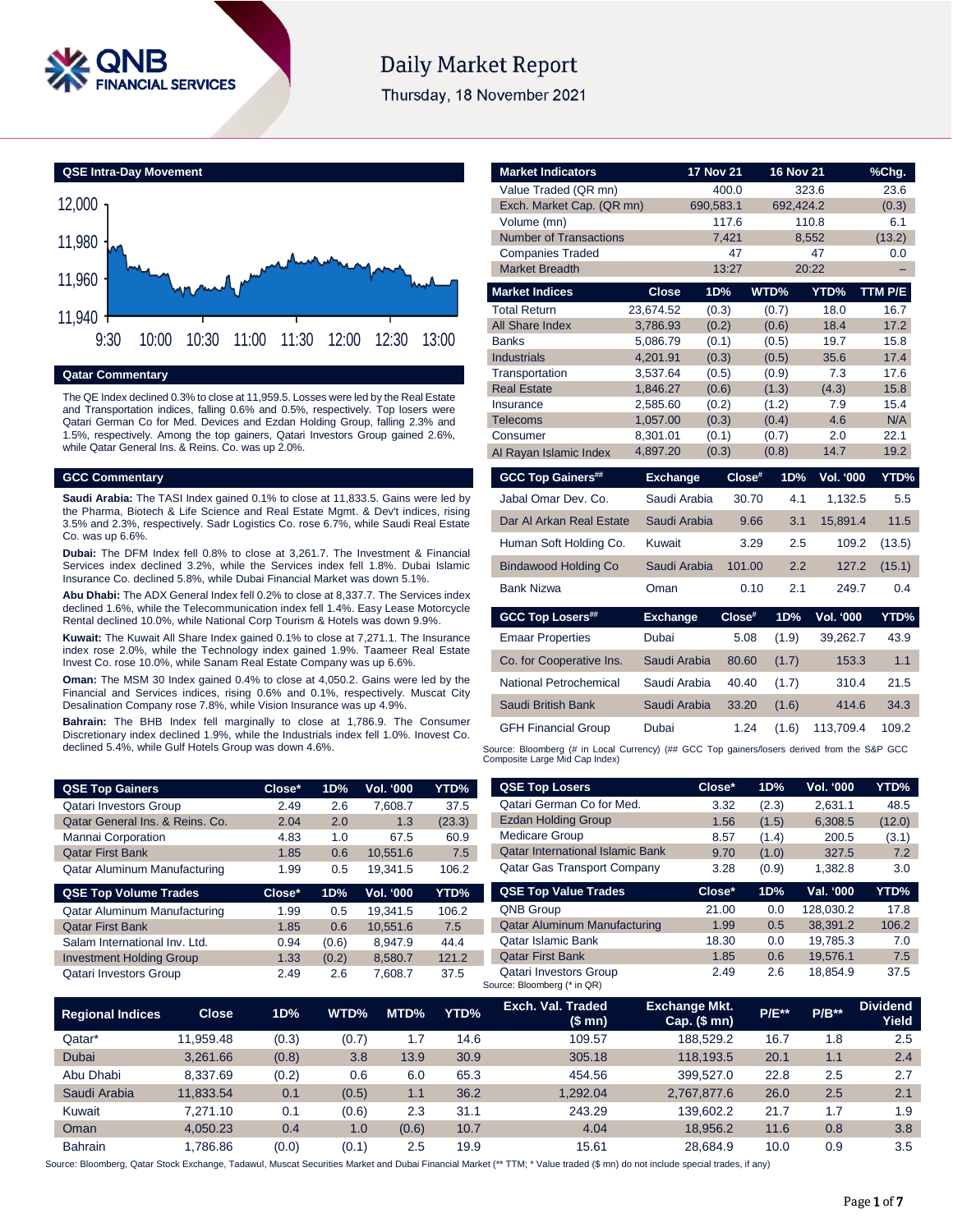## **Qatar Market Commentary**

- The QE Index declined 0.3% to close at 11,959.5. The Real Estate and Transportation indices led the losses. The index fell on the back of selling pressure from Qatari and GCC shareholders despite buying support from Arab and foreign shareholders.
- Qatari German Co for Med. Devices and Ezdan Holding Group were the top losers, falling 2.3% and 1.5%, respectively. Among the top gainers, Qatari Investors Group gained 2.6%, while Qatar General Ins. & Reins. Co. was up 2.0%.
- Volume of shares traded on Wednesday rose by 6.1% to 117.6mn from 110.8mn on Tuesday. However, as compared to the 30-day moving average of 193.7mn, volume for the day was 39.3% lower. Qatar Aluminum Manufacturing Co. and Qatar First Bank were the most active stocks, contributing 16.4% and 9.0% to the total volume, respectively.

| <b>Overall Activity</b>        | Buy %*   | Sell %*  | Net (QR)          |
|--------------------------------|----------|----------|-------------------|
| Qatari Individuals             | 28.67%   | 53.04%   | (97, 445, 483.3)  |
| <b>Qatari Institutions</b>     | 19.42%   | 23.37%   | (15,803,439.0)    |
| Qatari                         | 48.09%   | 76.40%   | (113, 248, 922.2) |
| <b>GCC Individuals</b>         | 0.39%    | 0.19%    | 806,179.1         |
| <b>GCC</b> Institutions        | 0.64%    | 1.42%    | (3,100,726.5)     |
| <b>GCC</b>                     | 1.03%    | 1.61%    | (2, 294, 547.4)   |
| Arab Individuals               | 11.24%   | 8.47%    | 11,105,774.7      |
| <b>Arab Institutions</b>       | $0.00\%$ | $0.00\%$ |                   |
| Arab                           | 11.24%   | 8.47%    | 11,105,774.7      |
| <b>Foreigners Individuals</b>  | 2.57%    | 2.15%    | 1,650,116.0       |
| <b>Foreigners Institutions</b> | 37.07%   | 11.37%   | 102,787,579.0     |
| <b>Foreigners</b>              | 39.64%   | 13.53%   | 104,437,694.9     |

Source: Qatar Stock Exchange (\*as a % of traded value)

## **Ratings and Global Economic Data**

#### **Ratings Updates**

| Company            | Agency | Market | Type*    | Old Rating | <b>New Rating</b> | <b>Rating Change</b>     | <b>Outlook</b> | <b>Outlook Change</b>    |
|--------------------|--------|--------|----------|------------|-------------------|--------------------------|----------------|--------------------------|
| Dubai Islamic Bank | Fitch  | UAE    | T-IDR/VR | A/bb+      | $A/bb+$           | $\overline{\phantom{0}}$ | Stable         | $\overline{\phantom{0}}$ |
| Mashregbank        | Fitch  | UAE    | T-IDR/VR | A/bbb-     | $A/bbb-$          | $\overline{\phantom{0}}$ | <b>Stable</b>  | $\overline{\phantom{0}}$ |

Source: News reports, Bloomberg (\* LT – Long Term, IDR – Issuer Default Rating, VR – Viability Rating)

### **Global Economic Data**

| <b>Date</b> | <b>Market</b> | <b>Source</b>                            | <b>Indicator</b>                 | Period | <b>Actual</b> | <b>Consensus</b>         | <b>Previous</b> |
|-------------|---------------|------------------------------------------|----------------------------------|--------|---------------|--------------------------|-----------------|
| $11 - 17$   | US            | Mortgage Bankers Association             | <b>MBA Mortgage Applications</b> | 12-Nov | $-2.80%$      | $\overline{\phantom{0}}$ | 5.50%           |
| $11 - 17$   | <b>UK</b>     | UK Office for National Statistics        | <b>CPI MoM</b>                   | Oct    | 1.10%         | 0.80%                    | 0.30%           |
| $11 - 17$   | <b>UK</b>     | UK Office for National Statistics        | <b>CPI YoY</b>                   | Oct    | 4.20%         | 3.90%                    | 3.10%           |
| $11 - 17$   | <b>UK</b>     | <b>UK Office for National Statistics</b> | <b>CPI Core YoY</b>              | Oct    | 3.40%         | 3.10%                    | 2.90%           |
| $11 - 17$   | UK            | UK Office for National Statistics        | <b>Retail Price Index</b>        | Oct    | 312           | 311.2                    | 308.6           |
| $11 - 17$   | <b>UK</b>     | <b>UK Office for National Statistics</b> | <b>RPI MoM</b>                   | Oct    | 1.10%         | 0.80%                    | 0.40%           |
| $11 - 17$   | UK            | UK Office for National Statistics        | <b>RPI YoY</b>                   | Oct    | 6.00%         | 5.70%                    | 4.90%           |
| $11 - 17$   | EU            | Eurostat                                 | <b>CPI YoY</b>                   | Oct    | 4.10%         | 4.10%                    | 4.10%           |
| $11 - 17$   | EU            | Eurostat                                 | CPI Core YoY                     | Oct    | 2.00%         | 2.10%                    | 2.10%           |
| $11 - 17$   | <b>EU</b>     | Eurostat                                 | <b>CPI MoM</b>                   | Oct    | 0.80%         | 0.80%                    | 0.80%           |
| $11 - 17$   | Japan         | Ministry of Finance Japan                | Trade Balance                    | Oct    | $-467.4b$     | $-4320.0b$               | $-4622.8b$      |
| $11 - 17$   | Japan         | Ministry of Finance Japan                | <b>Exports YoY</b>               | Oct    | 9.40%         | 10.30%                   | 13.00%          |
| $11 - 17$   | Japan         | Ministry of Finance Japan                | Imports YoY                      | Oct    | 26.70%        | 31.80%                   | 38.60%          |

Source: Bloomberg (s.a. = seasonally adjusted; n.s.a. = non-seasonally adjusted; w.d.a. = working day adjusted)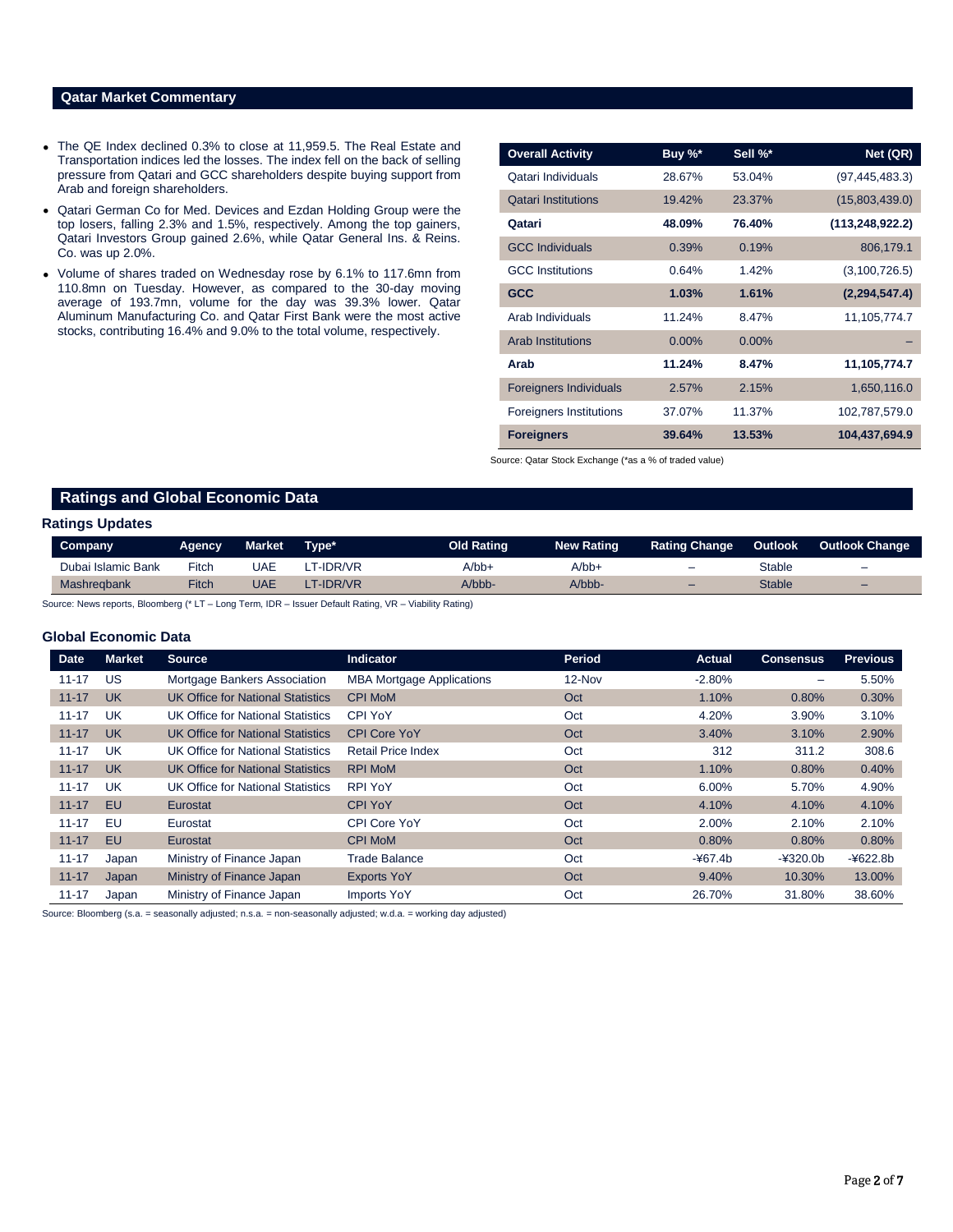## **Qatar**

- **ORDS partners with Snap Inc to unlock potential of AR across global footprint –** Ooredoo Group (ORDS) has announced a new strategic partnership with Snap Inc. that will enable the use of advanced Augmented Reality (AR) technology to enhance its customer experience. The new three-year partnership is a first-of-its-kind in the region and will see the two entities collaborate to build advanced AR experiences – including 5G-enabled AR experiences - for Ooredoo customers across its 10 operating companies, powered by Ooredoo's superior network with its unparalleled speeds and bandwidth. As a leader in the field of telecommunications and ICT, Ooredoo Group will leverage Snap's community platforms such as Snapchat, and its diversity of creator tools, to build on its commitment to technology, innovation and the digital elevation of arts and culture and enhance the experiences on offer to its customers. The partnership will see Ooredoo and Snap work together on the upcoming major sporting event being held in Qatar in 2022, for which Ooredoo is a major network provider. Plans include blending the physical and digital world through AR to create engaging, shareable fan experiences for the hundreds of thousands of visitors expected to descend upon the country. (Gulf-Times.com)
- **GWCS's inaugural forum lauded as 'mega success' –** Gulf Warehousing Company (GWCS), the Official Host Nation Logistics Provider of the FIFA World Cup Qatar 2022TM, hosted a virtual forum on November 16 2021, with Industry experts who shared their insights on the scale of logistics operation that takes place behind-the-scenes during mega sporting events, and showcasing highlights on the preparations for the FIFA World Cup Qatar 2022TM which will create new benchmarks not only for region, but for the entire world. (Peninsula Qatar)
- **Qatar names Audit Chief as new Central Bank Governor –** Qatar named Sheikh Bandar bin Mohammed bin Saoud Al-Thani, who previously headed the State Audit Bureau, as the new central bank governor, the Emiri court said in a statement. He replaces Sheikh Abdullah bin Saoud Al-Thani who'd been in the role since May 2006. As audit chief, Sheikh Bandar oversaw audits of public corporations and state-owned companies. He previously held roles at the central bank's risk management and investment divisions, according to a bureau biography. He studied in Washington, DC, and Paris. (Bloomberg)
- **Chevron, Qatar and Pavilion set out LNG emissions reporting –** Chevron Corp., QatarEnergy and Singapore's Pavilion Energy Trading & Supply Pte set out a common way to quantify and report the emissions of liquefied natural gas cargoes in a bid to improve the industry's climate transparency. The reporting standards will be applied to sales and purchase agreements for the fuel, initially to those that Pavilion signed with the two suppliers, the companies said in a statement. Emissions will be calculated and reported from wellhead-to-discharge terminal to produce a statement of greenhouse-gas output for delivered cargoes. Suppliers and consumers have been purchasing carbon credits to offset emissions from LNG cargoes, labeling the shipments as "carbon neutral." However, the practice has garnered criticism as there is no standard for measuring emissions from shipments, nor is there government oversight to ensure that offsets come from projects that deliver the carbon savings promised. (Bloomberg)
- **IMVUI decreases by 0.63% in third quarter –** Qatar's Import Unit Value Index (IMVUI) for the third quarter (based on 2013) of

2021 reached 101.74 points, a decrease of 0.63% compared to second quarter of 2021, data published by Planning and Statistics Authority (PSA) shows. Compared to counterpart in 2020 (3Q2020), [YoY basis], a decrease of 0.51% has been recorded in the general index (MUVII) of this quarter. IMUVI contains of ten main groups classified based on Standard International Trade Classification. (Qatar Tribune)

- **LNG importers work out what makes cargoes carbon-free –** The world's biggest liquefied natural gas importers set out industry-wide standards for measuring and reporting the carbon footprint of their deliveries. The new framework promotes verified and consistent quantification of emissions from when the gas is extracted to when it's finally consumed, the International Group of LNG Importers said in a statement. The standard will also help determine how to offset the pollution that can't be avoided or reduced. The LNG industry, under increased pressure to clean up, is starting to adopt long-term supply contracts that detail cargoes' pollution, and appetite for so-called "carbon-neutral" shipments have been rising. But a standard way to measure, report and verify the emissions had been lacking, making the practice less transparent. (Bloomberg)
- **Global firms look at Doha as incentive travel destination –** Global companies are increasingly eyeing Qatar as destination for incentive travel, an important subset of the MICE (meetings, incentives, conferences, and exhibitions) industry, especially in the light of 2022 FIFA World Cup, according to a top official of Gulf Adventures, a pioneer in the field of incentive travel in the country. Russia emerges key market for Doha; while talks are on with prospective clients in Europe in general and Germany and Switzerland in particular, as well as with those in Brazil, said Emad Abu-Jalala, Chief Executive of Gulf Adventures, a destination management company. (Gulf-Times.com)
- **Cabinet approves draft budget for 2022 –** Prime Minister and Minister of Interior HE Sheikh Khalid bin Khalifa bin Abdulaziz Al Thani chaired the Cabinet's regular meeting held at the Amiri Diwan on Wednesday. The Cabinet listened to the explanation given by Minister of Finance HE Ali bin Ahmed Al Kuwari on the draft state budget for the fiscal year 2022, and the basis on which the draft budget was prepared. The Cabinet decided to approve the draft budget and a draft law approving the general budget, and to refer all the main sections and sectors of the draft budget and the draft law to the Shura Council to consider their approval. The draft budget has been prepared based on three principles; adopting the principle of medium-term planning for the general budget and obligating the government agencies to set financial ceilings for the fiscal years 2022-2024; focusing on projects in the health and education sectors and completing projects of hosting the FIFA World Cup Qatar 2022, and continuing to work to achieve the development goals of the National Development Strategy 2018-2022 and Qatar National Vision 2030. (Qatar Tribune)
- **Dukhan Bank, Mowasalat to develop organic waste convertor for Karwa City –** Dukhan Bank, Qatar's leading banking player, in partnership with Mowasalat (Karwa) announced the joint continuation of using an organic waste convertor that turns food waste into useful products, such as compost and organic fertilizer; a project that was started by Mowasalat (Karwa) at the beginning of 2021 and will now grow further with this cooperation. The sustainability initiative aims to reduce the environmental footprint in the city by making use of waste that would have landed in landfills. This solution adds to a reduction in the volume of carbon dioxide emissions as it counteracts the pro-duction of methane gas in conventional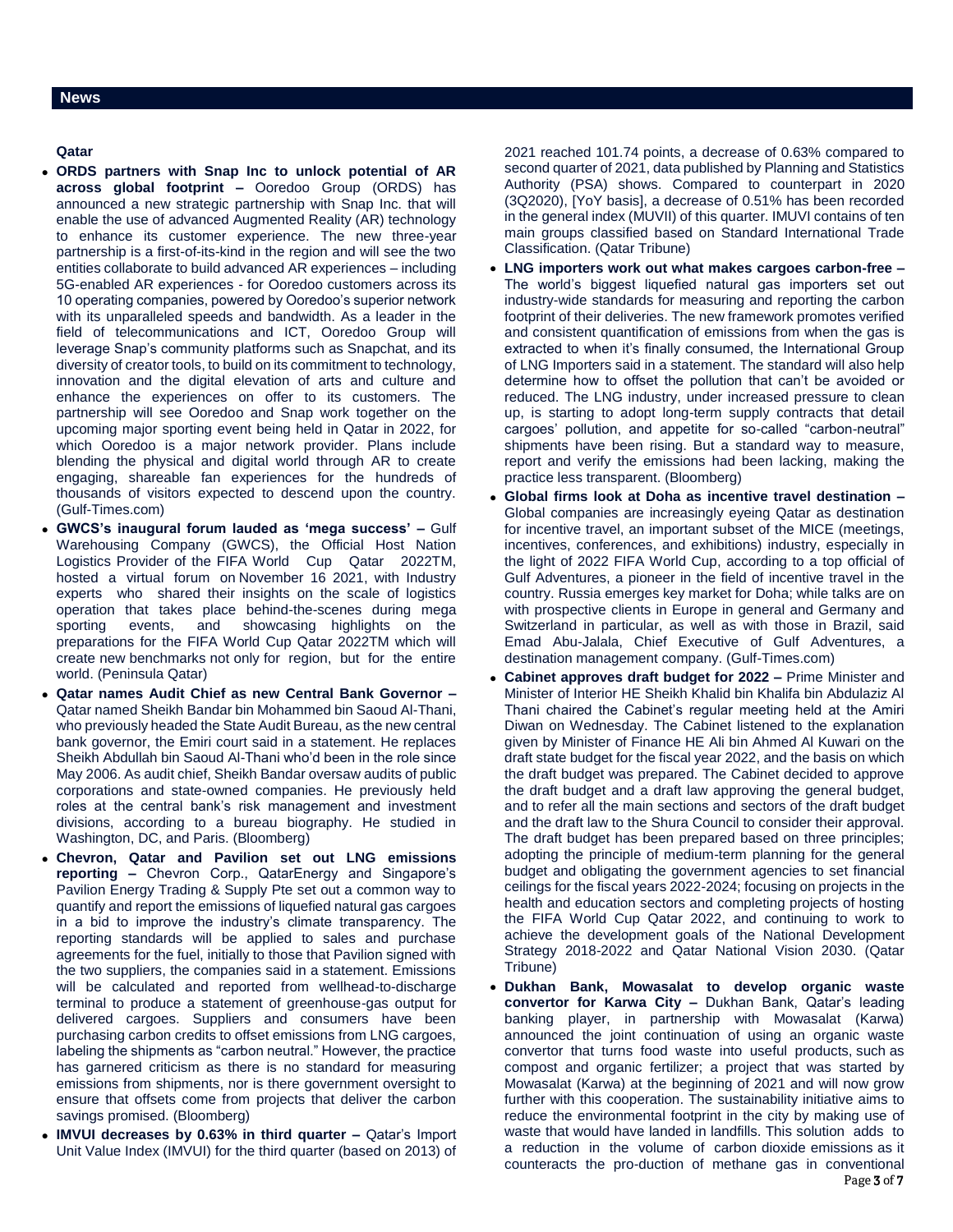waste disposal sites. The initiative falls in line with the overarching sustainability pillars of the Qatar National Vision 2030 that seek to move toward a green economy. (Peninsula Qatar)

- **Al-Baker: Qatar Airways to 'imminently place' large freighter order –** Qatar Airways is going to "imminently place" a large freighter order to meet the needs of the national airline's cargo business, said Group Chief Executive HE Akbar Al-Baker. "We are seriously looking at placing a large cargo order, a freighter order, because ... as we are also growing our freight business, we need to be sustainable in that and we are going to imminently place a large freighter order," Al-Baker said. "Of course, I cannot tell you with whom we are going to place the order. But one thing I can say is that the proposal we have received from Boeing is very attractive to the airline." Clarifying, Al-Baker said, "Let me be very clear on that … when I say that we are getting an attractive proposition from Boeing, it is not because on the price but on the performance of the airplane. "We not only look at the price, but we look at the performance and I think the aircraft that Boeing is developing will outperform the current fleet that we have." (Gulf-Times.com)
- **Al Baker: Qatar Airways looks at carbon-neutral growth –** Qatar Airways is looking at carbon-neutral growth and seeks the help of fuel suppliers to give affordable sustainable aviation fuel (SAF), says Group Chief Executive HE Akbar Al-Baker. "We already are giving a good value for money to our passengers with the kind of product we offer. At the same time it is important for us that our growth should remain carbon-neutral," al-Baker said at a media event at the Doha International Airport Wednesday. He said fuel suppliers should provide adequate sustainable aviation fuel so that the airline industry could buy SAF and meet the emission targets even faster. He said, "And in this Qatar Airways will invest whatever it needs for us to be able to reach those goals we have set upon ourselves at the airline and on the level of IATA. (Gulf-Times.com)
- **Qatar Airways welcomes first Boeing B777-9 aircraft to Doha; to start receiving Boeing 777-9 jets from 2023 –** Qatar Airways showcased its role as a global launch customer for the latest generation Boeing 777-9 aircraft after welcoming the ultramodern, fuel efficient jet to Doha International Airport (DIA). The aircraft, which is anticipated to join the award-winning airline's fleet in the near future, will be the world's largest and most efficient twin-engine jet, delivering 20% lower fuel consumption and emissions than previous generation aircraft. Key technologies enabling this efficiency are its new carbon-fiber composite wing, new engines and natural laminar flow nacelles. Qatar Airways will start receiving the first of the 60 latest Boeing 777-9 aircraft from 2023, Qatar Airways Group Chief Executive Akbar Al Baker said (Gulf-Times.com, Qatar Tribune)
- **Qatar Tourism launches its Visit Qatar website in Arabic & 4 other languages –** Qatar Tourism (QT) announced the launch of its Visit Qatar website in Arabic, targeting local and neighboring markets while providing an extensive overview of Qatar's attractions and offerings, with the aim of boosting tourism. Part of Qatar Tourism's broader digital push, the Visit Qatar site is now also available in German, French, Spanish and Italian, reaching audiences in their own languages with information and offers tailored to their specific market. In addition to the website, the Visit Qatar app offers unique location-based recommendations and interactive functions based on the traveler's personal preferences. (Qatar Tribune)
- **Italy open for business, awaits influx of more Qatari tourists, says envoy –** As more countries are opening their borders and relaxing travel restrictions, Italy is ready for the influx of Qatari tourists, as well as other visitors from across the globe, Italian ambassador Alessandro Prunas has said. Italy's top diplomat here made the statement on the sidelines of Qatar Travel Mart

2021, which opened Tuesay and will run until November 18 at the Doha Exhibition and Convention Centre (DECC). "This event has come at the right time and in the wake of the impact of Covid-19 on the global travel and tourism industry. Countries, including Italy, are reopening for tourism but with the necessary precautions aimed at maintaining the health and safety of all visitors," Prunas told Gulf Times. (Gulf-Times.com)

- **Qatar Travel Mart 2021 declared 'an undisputed success' –** Qatar Travel Mart (QTM) 2021, organized by NeXTfairs for Exhibitions and Conferences, has been declared an outstanding success with the overwhelming response it has received from sponsors and partners as well as exhibitors. Huge footfall over two days has exceeded all predictions with positive feedback from stakeholders and exhibitors alike. Country pavilions and tourism boards were excited to be in Qatar to meet local and international industry leaders. In particular, exhibitors were using B2B matchmaking tools to boost business connections with other exhibitors and hosted buyers. QTM's introduction of a B2B matchmaking and lead retrieval platform lived up to its promise to be a precise and efficient online scheduling platform for business meetings. (Gulf-Times.com)
- **Russia seeks investments from Qatar in tourism infrastructure development –** Russia is seeking investments from Qatar and the rest of the world for its tourism infrastructure development. In this regard, Russian state corporation Tourism.RF has held a presentation at the Qatar Travel Mart, highlighting the opportunities offered by large-scale tourism infrastructure development in Russia. (Gulf-Times.com) **International**
- **US homebuilding drops, construction backlog surges as shortages worsen –** US single-family homebuilding tumbled in October while the number of houses authorized for construction but not yet started jumped to a 15-year high, underscoring the disruption to the housing market from an ongoing shortage of materials and labor. Though the report from the Commerce Department on Wednesday showed an increase in permits for future homebuilding, the rise was concentrated in the volatile multi-family housing segment. This will do little to alleviate an acute shortage of houses on the market, which has led to record annual gains in home prices. Single-family housing starts, which account for the largest share of the housing market, dropped 3.9% to a seasonally adjusted annual rate of 1.039 million units last month. The fourth-straight monthly decline pushed starts to the lowest level since August 2020. Homebuilding fell in all four regions, with large decreases in the Northeast, Midwest and West. (Reuters)
- **UK inflation leaps to 10-year high, bolstering rate hike bets –** British inflation has hit a 10-year high as household energy bills rocket, bolstering expectations the Bank of England will raise interest rates in December just weeks after it rocked markets by keeping borrowing costs on hold. Consumer prices rose by 4.2% in annual terms in October, leaping from a 3.1% increase in September, the Office for National Statistics said. The BoE and a Reuters poll of economists - none of whom predicted such a big jump - had pointed to a reading of 3.9%. "Today's inflation data will reinforce the Bank of England's resolve to act," Yael Selfin, chief economist at KPMG UK, said. The Pound climbed briefly to a one-week high versus the US dollar and a 21-month high against the Euro. Finance Minister Rishi Sunak said rising inflation was not just a British problem and the government was taking action to offset the hit to spending power, even as it scales back most of its coronavirus emergency support. Britain's inflation rate puts it in the middle of the pack among G7 countries, with annual US consumer price inflation now running north of 6%. Household energy bills were the biggest driver of inflation following the lifting of a regulatory cap on bills last month, with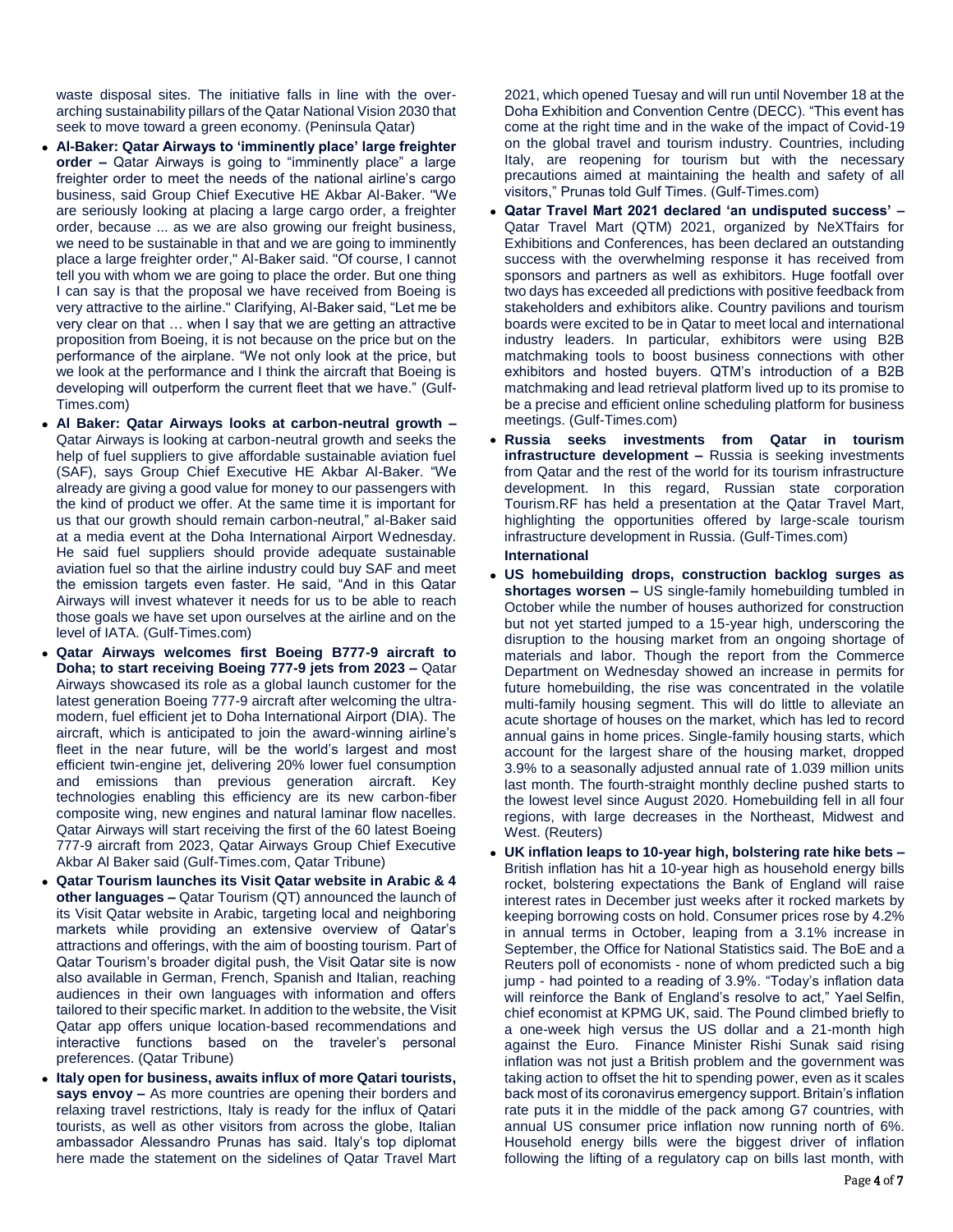gas prices paid by consumers up 28.1% in the year to October. British energy suppliers are grappling with soaring wholesale gas prices that have led to the collapse of a number of energy companies, forcing more than 2 million customers so far to switch providers - often on higher tariffs. But prices rose across the board with second-hand cars among the biggest drivers of the inflation acceleration. The BoE - which has a target of 2% inflation - has said higher borrowing costs can do nothing to influence energy prices. But some of its policymakers are concerned that high inflation could harm its credibility in the eyes of the public. (Reuters)

- **Bank of England's Mann confident UK inflation under control –** British households, businesses and financial markets remain confident that the Bank of England will return inflation to its 2% target, BoE policymaker Catherine Mann said, after official data on Wednesday showed inflation at a 10-year high. BoE Governor Andrew Bailey said on Monday that he had been concerned last month that markets might lose faith in the BoE's commitment to fighting inflation as prices rose, which in turn had prompted him to signal a rate rise was coming. The BoE did not raise rates at its November meeting, wrong-footing investors who thought Bailey had implied a rate rise was imminent. But financial markets expect rates to rise next month, after strong jobs data and a jump in inflation to 4.2%. Mann, who joined the BoE's Monetary Policy Committee in September, told an online event hosted by J.P. Morgan that she expected higher inflation to be temporary. Rising rates of pay for newly-hired staff, especially junior roles, were not feeding through into across-the-board pay rises for existing employees, she said. Moreover, rising costs for essentials such as energy and food were likely to reduce other businesses' ability to charge consumers more for goods and services next year. Medium-term inflation expectations, as measured through financial instruments and surveys of households and businesses, were consistent with inflation returning to 2%, she added. "We feel confident that they believe that the Bank of England can and will - those are important ingredients right, can and will undertake the appropriate policy response to bring inflation back to 2%," Mann said. Mann voted with the majority this month to keep interest rates at 0.1%, but was part of a minority who wanted an early end to the BoE's 875bn Pounds (\$1.18tn) of government bond purchases, which are due to stop in December. (Reuters)
- **Russian economic growth slows to 4.3% YoY in 3Q after strongest leap since 2000 –** The Russian economy expanded by 4.3% year-on-year in the third quarter of 2021, Rosstat data showed on Wednesday, after its strongest growth since 2000 in the previous quarter as it recovered from a contraction caused by the COVID-19 pandemic. Compared with the third quarter of 2019, gross domestic product grew by 0.7%. Rosstat, the federal statistics service, said. In the second quarter, Russia had reported annual growth of 10.5%, one year after lockdowns hit Russia's economic activity. Having shrunk 3% in 2020, its sharpest contraction in 11 years, the Russian economy has already reached pre-pandemic levels, buoyed by a rebound in global commodity prices. But living standards and some sectors have not fully recovered, taking a hit from the weaker rouble and high inflation. Stubbornly elevated inflation prompted the central bank to raise its key interest rate six times this year and is likely to lead to yet another hike next month. (Reuters)

### **Regional**

 **Saudi Arabia's holdings of US treasury bonds down 5% in September –** Saudi Arabia's holdings of US treasury bonds decreased by 5.3% to \$124.3bn in September, compared to \$131.2bn in the same month of 2020. Saudi Arabia has occupied the 17th position among the holders of the US debt instruments, according to the latest data by the US Department of the Treasury. On a monthly basis, Saudi Arabia has raised its

holdings of US treasury bonds by 0.16% in September 2021, compared to \$124.1bn in August. (Zawya)

- **Sabic unit to explore steel supplies at red sea project –** Sabic unit Hadeed signs MoU with Red Sea Development to start talks on the possibility of steel supplies and solutions for the Red Sea project. (Bloomberg)
- **UAE free trade talks with India and Indonesia going well, minister said –** Free trade talks between the UAE and India and Indonesia, are making good progress, the Gulf state's trade minister said on Wednesday, a day after starting similar talks with Israel. The UAE said in September it would seek economic agreements with eight countries - India, Britain, South Korea, Ethiopia, Indonesia, Israel, Kenya and Turkey - as part of a push to recover from the pandemic and in the face of increasing economic competition from Gulf neighbor Saudi Arabia. UAE Minister of State for Foreign Trade Thani Zeyoudi has previously said he hopes to conclude some of these deals by the end of the year. (Reuters)
- **UAE pushes ahead with \$20bn gas projects to boost exports –** The UAE will accelerate \$20bn of natural-gas projects by awarding contracts for some of them in the coming days, as it seeks to boost exports of the fuel. Abu Dhabi National Oil Co. will announce engineering and construction contracts for the Dalma gas field in Persian Gulf waters as soon as this week, according to people with the matter. The gas is meant to start flowing by about 2025, they said. (Bloomberg)
- **Dubai conglomerate Al Habtoor plans to list 35% of shares –** UAE conglomerate Al Habtoor Group (AHG) has announced plans to list more than a third (35%) of its shares next year, as revenues of the privately-owned business surged during the first ten months of the year. The company's founding Chairman, Khalaf Ahmad Al Habtoor, revealed the listing plans during an interview with Al Arabiya TV, according to Reuters. Al Habtoor also said on social media that the latest financial results reflect the strength of the UAE economy. "The numbers speak, and I'm glad they bode well for excellent results. Our results are a reflection of the performance of UAE," the chairman said. (Zawya)
- **Fitch Affirms Mashreqbank at 'A'; Outlook Stable –** Fitch Ratings has affirmed Mashreqbank PSC's (Mashreq) Long-Term Issuer Default Rating (IDR) at 'A' with a Stable Outlook. Fitch has maintained the bank's 'bbb-' Viability Rating (VR) on Rating Watch Negative (RWN). (Bloomberg)
- **Fitch Affirms Dubai Islamic Bank at 'A'; Outlook Stable –** Fitch Ratings has affirmed UAE-based Dubai Islamic Bank (Public Joint Stock Company)'s (DIB) Long-Term Issuer Default Rating (IDR) at 'A' with a Stable Outlook and Viability Rating (VR) at 'bb+'. (Bloomberg)
- **ADNOC, TAQA form partnership to boost renewables capacity –** Abu Dhabi National Oil Co and Abu Dhabi National Energy Company (TAQA) have formed a strategic partnership on clean energy, aiming to have 30 gigawatts of renewable capacity by 2030, the companies said on Wednesday. The move comes at a time when Gulf oil-producing countries are trying to diversify their economies by creating new sectors and revenues, including through a big push in renewable energy. The collaboration will focus on domestic and international renewable energy and waste-to-energy projects, as well as the production, processing and storage of green hydrogen and ancillary activities, the companies said in a statement. (Reuters)
- **Yahsat, Mubadala petroleum to explore advanced satellite tech –** Yahsat, Mubadala Petroleum signed MoU to provide satellite services to support connectivity across Mubadala Petroleum's operated assets in southeast Asia. (Bloomberg)
- **LNG TENDER: Adnoc sells 6 cargoes for April-September at Brent link –** Adnoc LNG, a unit of Abu Dhabi National Oil Co.,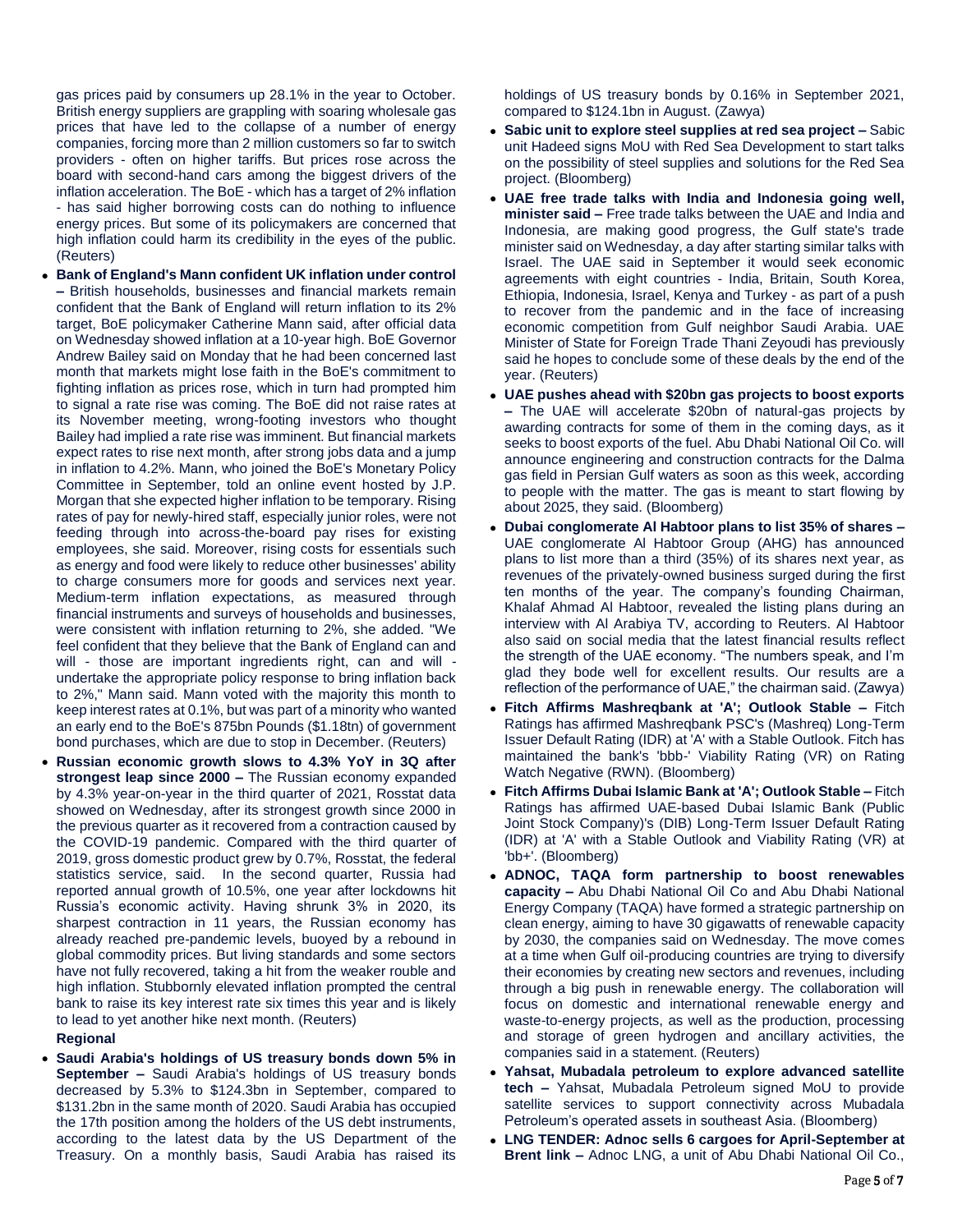sold six cargoes loading between April and September next year at a roughly 16% link to Brent oil, according to traders with knowledge of the matter. (Bloomberg)

- **Abu Dhabi's Etihad yet to decide on some Airbus, Boeing orders, CEO said –** Abu Dhabi's Etihad Airways is yet to decide on future plans for around 50 Airbus A320neo and Boeing777X jets it previously ordered, its chief executive said on Wednesday, raising uncertainty over billions of dollars of aircraft sales. The state-owned carrier is restructuring under new management led by Tony Douglas after a failed bid last decade to compete with major Gulf Carriers Emirates and Qatar Airways. Asked about Airbus A320neo and Boeing 777X ordered by previous management, Douglas said the airline was focused on sustainable growth and that a final decision had not been made. (Zawya)
- **Etihad happily mid-sized, says it won't overreach in rebound –** Etihad Airways Chief Executive Officer Tony Douglas said the Gulf airline is "proudly now a mid-size carrier" after scaling back its business to stem losses, and won't be tempted to chase market share as demand rebounds from the coronavirus crisis. The Abu Dhabi-based company was pulling back from a disastrous expansion before the coronavirus hit. The pandemic accelerated the process, with the shape and size of the organization shrinking faster than originally planned, Douglas said in an interview at the Dubai Airshow Wednesday. (Bloomberg)